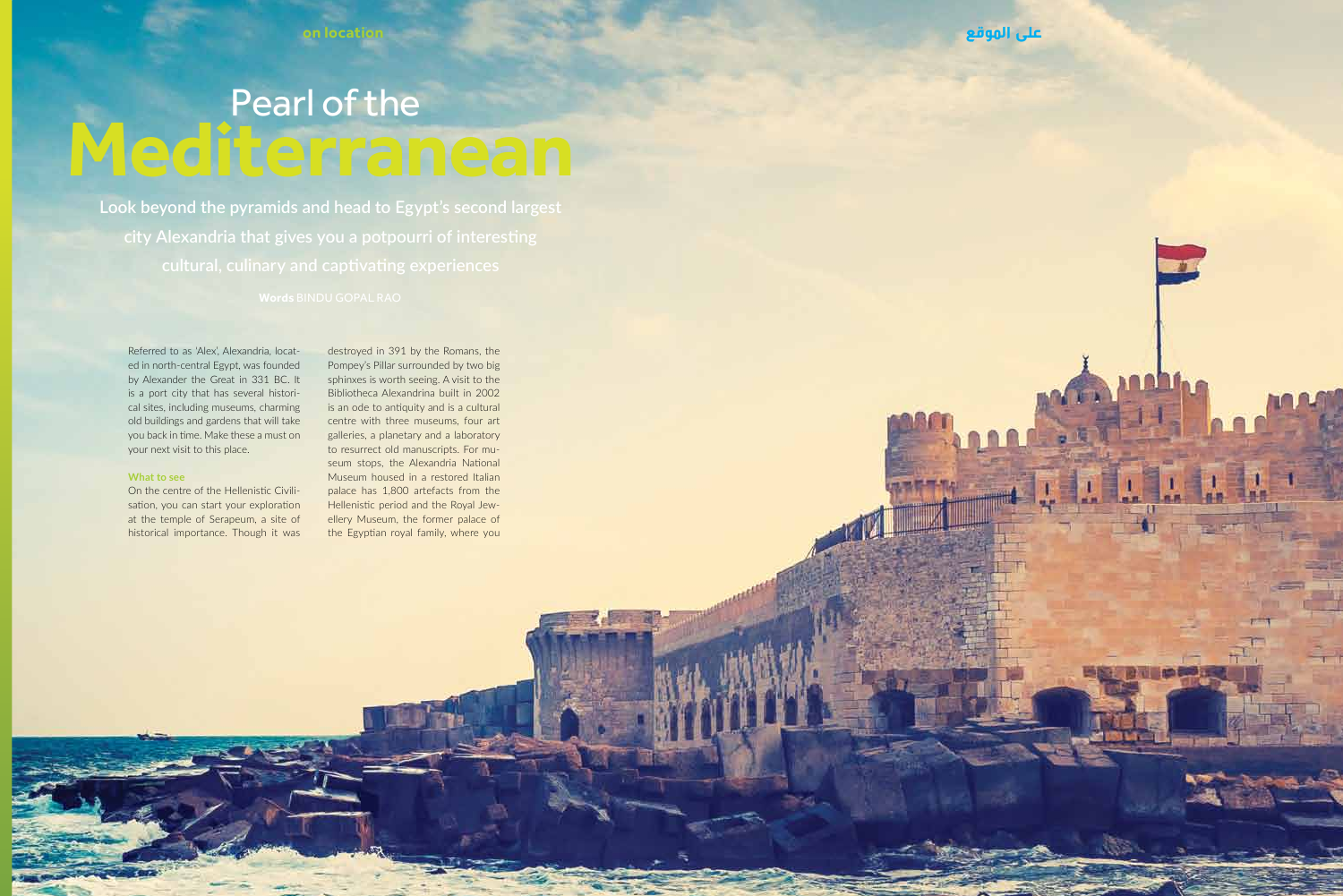**Pay obeisance at the El-Mursi Abul Abbas Mosque dedicated to Alexandrine Sufi saint el-Mursi Abul Abbas**

can learn about the royal family's history are good stops. The Montazah Palace Gardens, built for King Farouk, has a beautiful garden with rare plants and trees and a stunning top view of the Mediterranean Sea. The stunning architecture here is something you can ad mire and you can also visit the other histori cal buildings in the surrounding area. Do take time to pay obeisance at the El-Mursi Abul Abbas Mosque dedicated to Alexandrine Sufi saint el-Mursi Abul Abbas. His tomb is also lo cated on the premises and is one of the most spiritually revered places here.

### **What to do**

Located on the Mediterranean Sea, a swim is one of the best ways to enjoy the pristine waters, weather permitting. Another activity that is good fun is visiting the Souk District located at the western end of Midan al-Tahrir. This is the place where locals shop and you can too. Apart from being the best place to pick souvenirs, the district also has several local cafés and shops that are worth a visit. Remember to enjoy the sights along the famed coastline El Corniche that is dotted with several hotels.

### **What to eat**

Food in Egypt is a delight and Alexandria does not disappoint. The beans are cooked in a specific way and are called 'Fool'; it is a must try. The local Fish Market offers some fine seafood for your plate and there are a variety of fish preparations, shrimps, calamari dishes that are a must try. Also sample one of the best ice creams here, locally called Gelati, that can be teamed with honey and rice pudding. The charms of Alexandria never end.





Salam Air to operate three weekly flights to Alexandria from March 2 **salamair.com**

> فضلًا عن كونها مركزًا ثقافنًا يضم ثلاثة متاحف وأربعة معارض فنية ومتحف مختص بعلم الكـواكـب ومختبر لإعــادة إحياء المخطوطات القديمة. أما عن المحطات التي تستوقفك في<br>المتحف، فإن متحف الإسكندرية الوطني المُقام في قصر إبطالي جُدِّد يضم ١٨٠٠ قطعة أثرية من الفترة الملاسنية فضَلَّد عن متحف<br>المحوهرات الملكي، الفصر السابق، للعائلة الملكنة المصرية. حيث يمكنك التعرف على تاريخ العائلة المالكة، تُعد جميعها محطات<br>حيدة للتوقف عندها. كما تضم حدائق قصر المنتزه، التي سُنت للملك فـاروق، وهي حديقة جميلة تحتوي على أشجار ونباتات نـادرة، ذات إطلالة مذهلة رائعة على البحر الأبيض المتوسط. كما أن الهندسة المعمارية المذهلة هنا ستثير إعجابك بها، كما يمكنك زيارة المباني التاريخية الأخرى في المنطقة المحيطة. ولك أن تقضي ما شئت من الوقت أمام هذا الجالل في حضرة مسجد سيدي المرسي أبو العباس، ذلك الشيخ الصوفي السكندري الذي بُني له ضريح في المسجد، والذي يُعد واحــدًا مـن أكثر<br>الأماكن الروحانية إجلالًا هنا.

# أشياء يمكنك فعلها

المدينة تقع على البحر الأبيض المتوسط ولذا فالسباحة تُعد واحدة من أفضل الطرق لالستمتاع بالمياه النقية، شريطة أن نسمح الأحوال الجوية بذلك. وثمة نشاط آخر يُعد متعة جيدة .<br>نتمثل في زيارة منطقة السوق الواقعة في الطرف الغربي م�ن م�ي�دان التحرير، حيث يمكنك التسوق ف�ي ه�ذا المكان مثلما يفعل السكان المحليون. وإضافة لكونه المكان األفضل ختيار الهدايا التذكارية، يحتوي هذا المكان على العديد من ال المقاهي والمتاجر المحلية التي تستحق الـزيـارة. ولا تنسـى ستمتاع بالمناظر على طول ساحل الكورنيش الشهير الذي ال ا تنتشر فيه العديد من الفنادق.

## المأكوالت

نتميز مصر بمأكولاتها الشهية، ولا سيما الإسكندرية، حيث نُطهى حبوب الفول بطريقة خاصة ولا بد لك من تجربة "طبق الفول". ويقدم سـوق السـمك المحلي بعض المأكولات البحرية الممتازة التي تأتيك طازجة من البحر مباشرةً ، وهناك طرق متنوعة لتحضير الأسـماك والجمبري وأطباق الكالاماري التي لا بد لك من نجربتها. وأخيرًا يمكنك تجربة واحد من أفضل أنواع الآيس كريم<br>هنا والذي يطلق عليه أهل الإسكندرية الجيلاتي الذي يُتناول مع العسل وُصات الأرز. ♦

(Clockwise from left) Montazah Palace, Old lighthouse, Sphinx and Pompey's Pillar

)في اتجاه عقارب الساعة من اليسار( قصر المنتزه، والمنارة القديمة، وأبو الهول، وعمود السواري